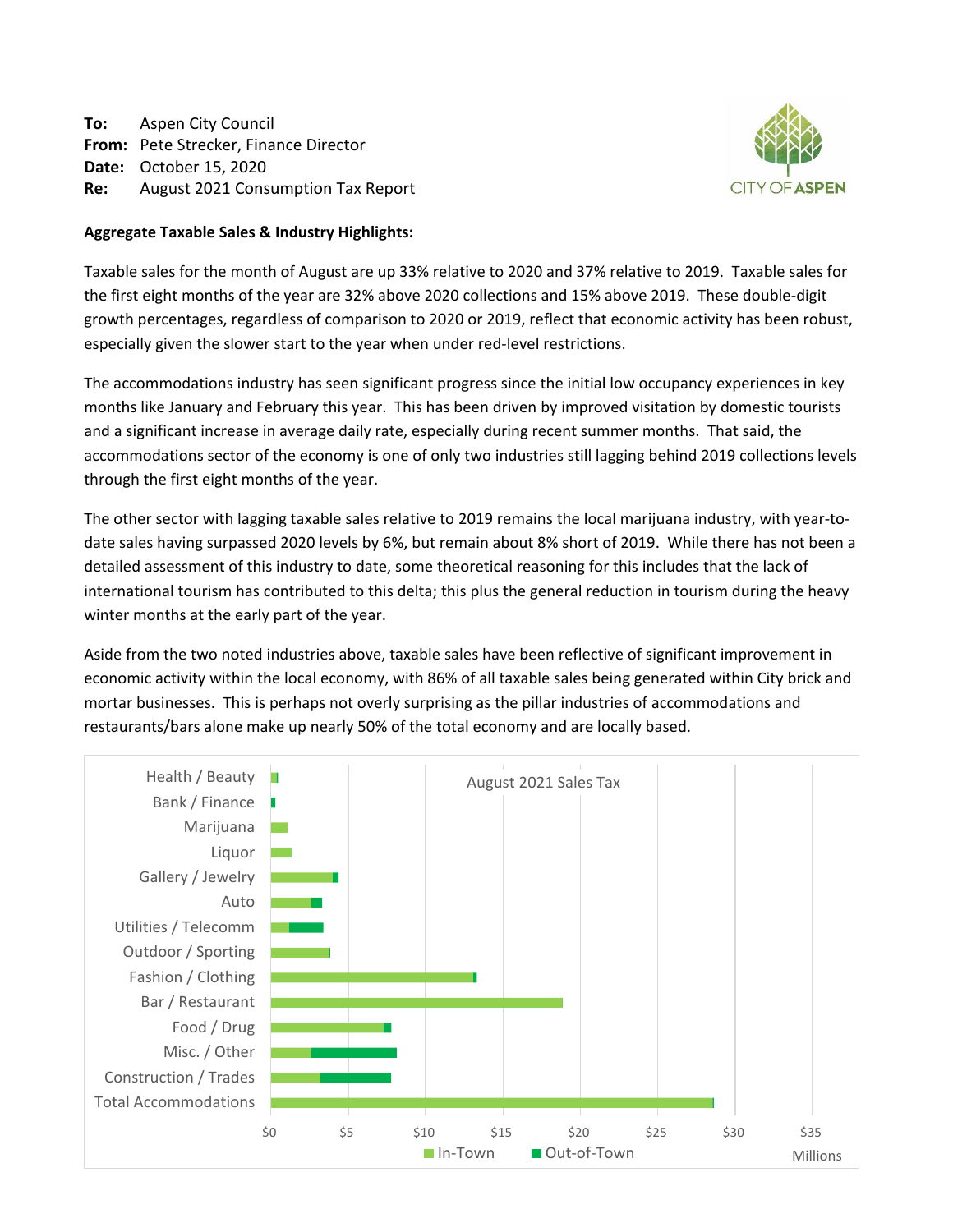# **Sales and Lodging Tax:**

Sales tax collections for the month of August were up 40% relative to 2020 and 39% relative to 2019. These figures demonstrate that the robust summer this year was a mirror image of last year's busy season once COVID restrictions eased and as pent-up demand pushed into the streets (literally in Aspen's case with new restaurant and bar space in the City's right-of-ways). Looking beyond the monthly activity and to the year-to-date collections, 2021 is pacing 33% above 2020 and 16% above 2019; with this later growth rate again capturing the soft opening to the year.

Lodging tax collections for the month of August were up 44% relative to 2020 and 39% relative to 2019 remittances. Again, these are strong statements about the robust tourism seen in the summer for both this year and last. What is not explicitly noted is that average daily rate is a key driver in this growth, as occupancy could not generate these sizable increases. On a year-to-date basis, collections are pacing 14% over 2020, but remain 13% below 2019's pre-pandemic collection levels.

# *Short-Term Rentals*

The City is now roughly one year into its increased outreach and regulatory efforts with the short-term rental community. This subsection of the lodging industry has been difficult to quantify in the past, prior to the Council adoption of municipal code changes which now specify the need for a business license for each individual unit, consistent with that of any business operating within City limits. While there is still work needed to better assess this industry, to quantify its value within the broader lodging sector and also to assess what impacts it brings to the immediate neighbors, the general neighborhoods and aggregate City as a whole – initial data is providing some details that were previously absent. For instance, total businesses registered under the shortterm rental category now exceeds 1,200 businesses. Additionally, we can now see how much of our accommodations industry is generated by these product offerings - for August, slightly more than one-fourth of all taxable sales.

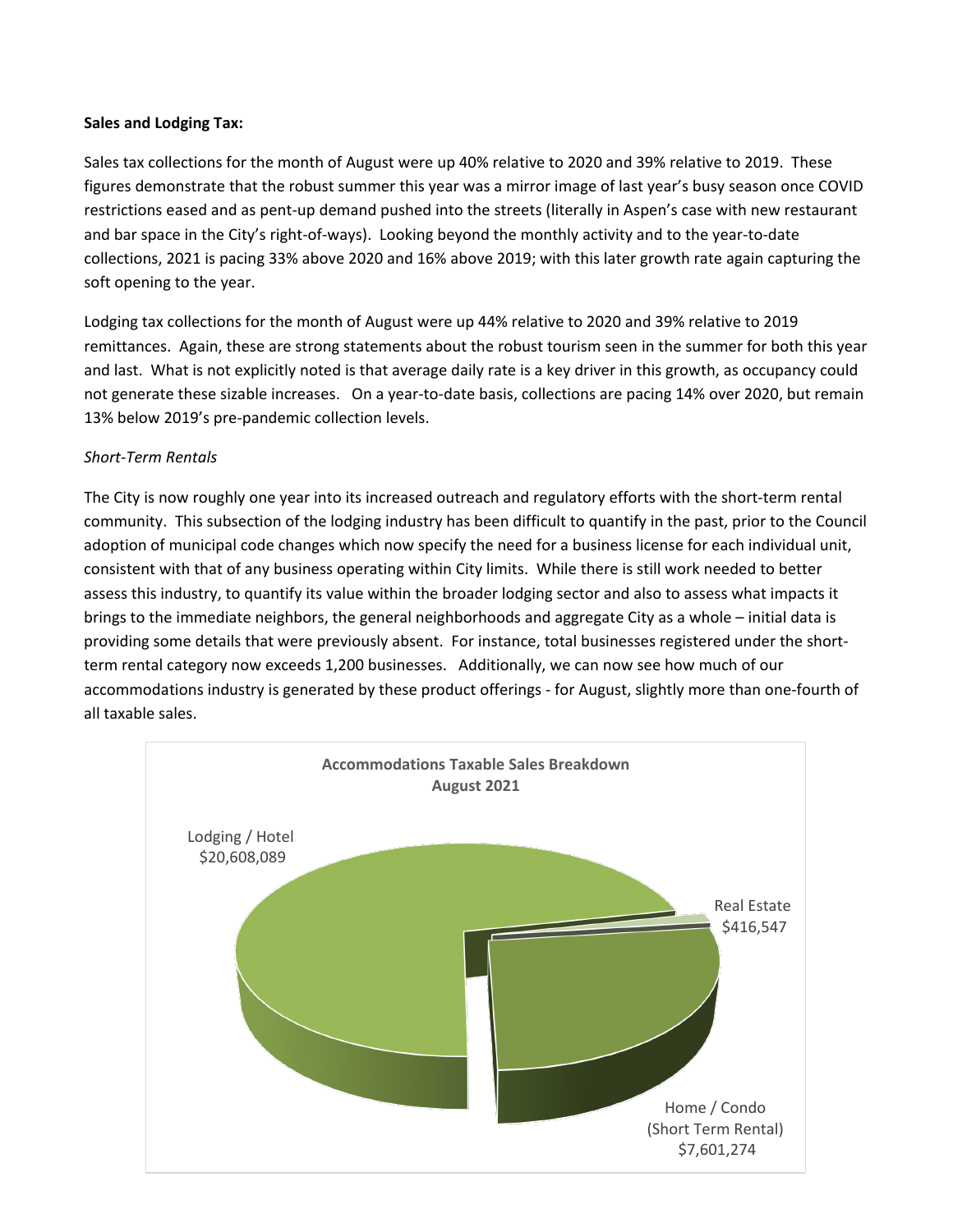# **City Share of County Sales Tax:**

The City of Aspen is allocated a portion of Pitkin County's 2.0% sales tax, with its share established based on a formulaic allocation for all municipalities generating economic activity within the County boundaries. Because the County tax collection process is performed at the State level, the County's collections lag by an additional month relative to the City's own collection process.

The County has experienced a similar return to economic health as the City of Aspen has. This is demonstrated in year-to-date revenue collections pacing 28% ahead of 2020 remittances, or 19% ahead of 2019 levels. While linked, the variance that remains in growth rates between City and County largely reflects the greater diversity of the economy in the County as a whole (the City of Aspen has a much greater reliance on the lodging sector which has had challenges the past couple of years as noted previously).

# **Real Estate Transfer Taxes:**

Finally, the City of Aspen has two dedicated real estate transfer taxes to support both the arts and affordable housing development. Without question, mountain communities have experienced a buying frenzy that has resulted in record level transfer tax collections of late. And while collections on a monthly basis are "slowing" relative to 2020 activity at this same time last year, annual collections still remain well above historic norms.

For August, Housing and Wheeler Real Estate Transfer Taxes were down 52% and 52%, respectively. Through the first nine months of the year, aggregate collections however remain well over last year's totals through September, pacing up 22% and 13%, respectively. As inventory remains substantially slow following the buying spree of late, it is anticipated that the number of new sales will retreat and tax collections will not persist at elevated levels into the future.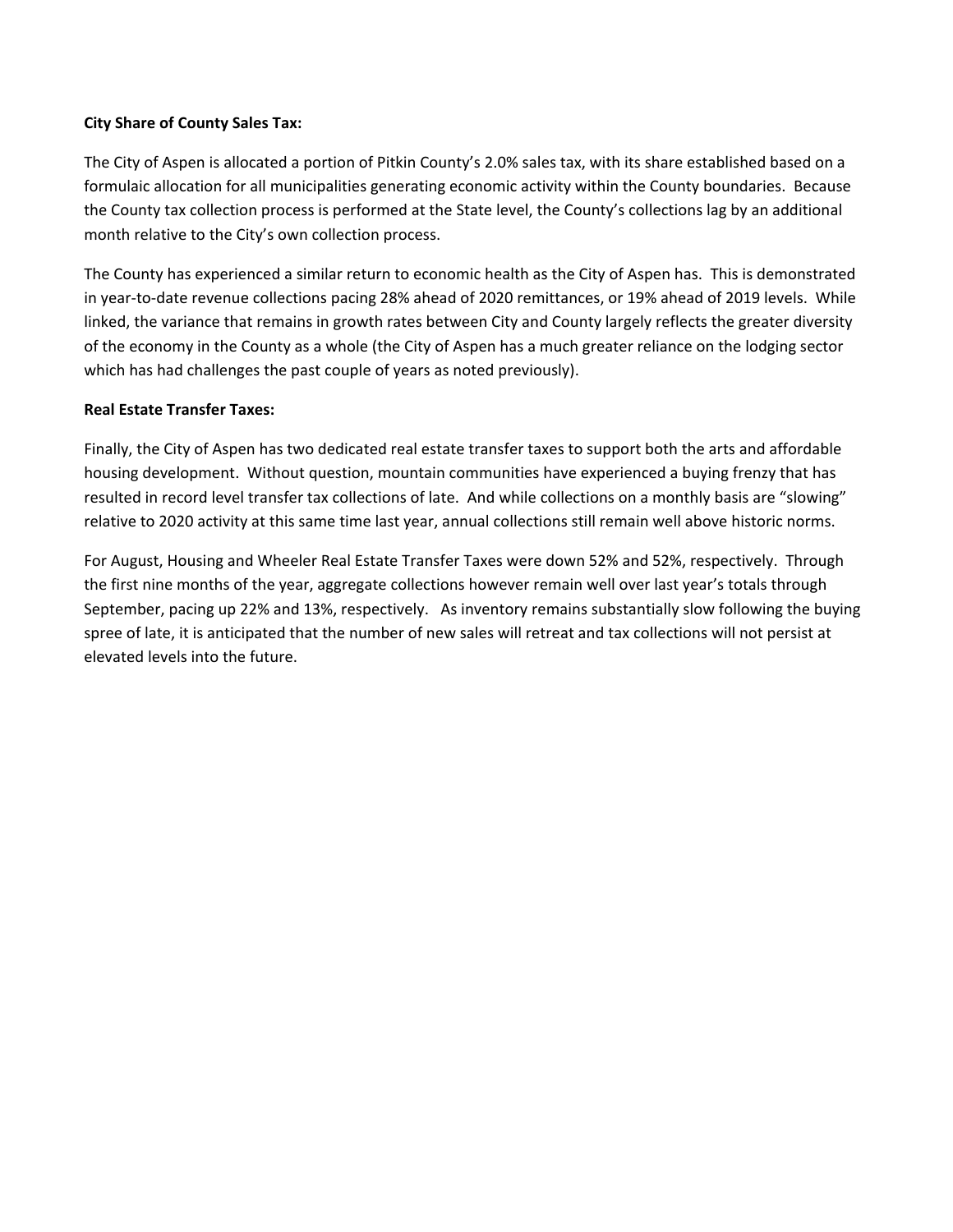|                         |                         |                    |                     |                     | City of Aspen Retail Sales by Industry                                          |
|-------------------------|-------------------------|--------------------|---------------------|---------------------|---------------------------------------------------------------------------------|
|                         |                         |                    |                     |                     | August 2021                                                                     |
|                         |                         |                    |                     |                     | <b>Year To Date Retail Sales</b>                                                |
| Category                | <b>YTD Retail Sales</b> | % YTD Retail Sales | % Change<br>to 2020 | % Change<br>to 2019 | <b>Marijuana</b><br><b>Health / Beauty</b><br>1.2%<br><b>Automobile</b><br>0.7% |
| Accommodations          | \$156,410,129           | 24.0%              | 23.2%               | (9.6%)              | <b>Utilities</b><br><b>Bank / Finance</b><br>3.4%                               |
| Restaurants/Bars        | \$104,100,155           | 16.0%              | 21.8%               | 1.8%                | Jewelry/Gallery<br>5.3%<br>0.4%<br>4.2%                                         |
| Sports Equip/Clothing   | \$41,628,640            | 6.4%               | 18.8%               | 16.3%               | <b>Miscellaneous</b><br><b>Accommodations</b>                                   |
| <b>Fashion Clothing</b> | \$77,153,104            | 11.9%              | 116.0%              | 71.6%               | 8.5%<br>24.0%<br>Liquor                                                         |
| Construction            | \$59,279,866            | 9.1%               | 49.4%               | 40.5%               | 1.4%<br>Food & Drug                                                             |
| Food & Drug             | \$48,591,606            | 7.5%               | 22.4%               | 21.0%               | 7.5%                                                                            |
| Liquor                  | \$9,348,808             | 1.4%               | 7.7%                | 25.5%               |                                                                                 |
| Miscellaneous           | \$54,980,695            | 8.5%               | 21.8%               | 27.8%               |                                                                                 |
| Jewelry/Gallery         | \$27,161,776            | 4.2%               | 2.2%                | 11.7%               |                                                                                 |
| Utilities               | \$34,580,488            | 5.3%               | 11.2%               | 11.4%               |                                                                                 |
| Automobile              | \$22,032,339            | 3.4%               | 71.6%               | 59.2%               | <b>Construction</b><br>9.1%                                                     |
| Marijuana               | \$8,081,801             | 1.2%               | 6.2%                | (8.3%)              |                                                                                 |
| Bank / Finance          | \$2,839,120             | 0.4%               | #DIV/0!             | #DIV/0!             |                                                                                 |
| Health / Beauty         | \$4,238,187             | 0.7%               | #DIV/0!             | #DIV/0!             | <b>Restaurants/Bars</b><br><b>Fashion Clothing</b><br>16.0%                     |
| Total                   | \$650,426,714           | 100.0%             | 31.5%               | 14.7%               | 11.9%<br><b>Sports Equip/Clothing</b><br>6.4%                                   |

Beginning October 2020, industries were assessed and revised. This includes Luxury Goods which no longer reflects high end clothing which now is captured within Clothing. Additionally, two new categories (Bank / Finance and Health / Beauty) were added to reflect items previous reported within Miscellaneous. These adjustments will ultimately skew the annual percentage change in these industries and is therefore important to note - industry contraction or expansion cannot be gauged by these percentages until a full year's worth of data has been compiled with the new categorizations.

|                         |                             |                  |          | <b>August Monthl</b> |  |
|-------------------------|-----------------------------|------------------|----------|----------------------|--|
|                         |                             | % Monthly Retail | % Change | % Change             |  |
| Category                | <b>Monthly Retail Sales</b> | <b>Sales</b>     | to 2020  | to 2019              |  |
| Accommodations          | \$28,625,910                | 27.9%            | 57.5%    | 40.0%                |  |
| Restaurants/Bars        | \$18,851,681                | 18.4%            | 22.7%    | 17.7%                |  |
| Sports Equip/Clothing   | \$3,826,817                 | 3.7%             | (15.4%)  | 8.7%                 |  |
| <b>Fashion Clothing</b> | \$13,311,158                | 13.0%            | 86.9%    | 78.7%                |  |
| Construction            | \$7,769,175                 | 7.6%             | 61.4%    | 53.4%                |  |
| Food & Drug             | \$7,784,781                 | 7.6%             | 18.5%    | 25.9%                |  |
| Liquor                  | \$1,381,277                 | 1.3%             | (8.7%)   | 21.1%                |  |
| Miscellaneous           | \$8,135,286                 | 7.9%             | 17.4%    | 33.1%                |  |
| Jewelry/Gallery         | \$4,379,171                 | 4.3%             | (6.8%)   | 39.1%                |  |
| <b>Utilities</b>        | \$3,390,896                 | 3.3%             | 5.4%     | 16.4%                |  |
| Automobile              | \$3,307,433                 | 3.2%             | 22.1%    | 83.7%                |  |
| Marijuana               | \$1,091,499                 | 1.1%             | (19.7%)  | (15.3%)              |  |
| Bank / Finance          | \$280,010                   | 0.3%             | #DIV/0!  | #DIV/0!              |  |
| Health / Beauty         | \$456,788                   | 0.4%             | #DIV/0!  | #DIV/0!              |  |
| Total                   | \$102,591,883               | 100.0%           | 33.2%    | 36.6%                |  |

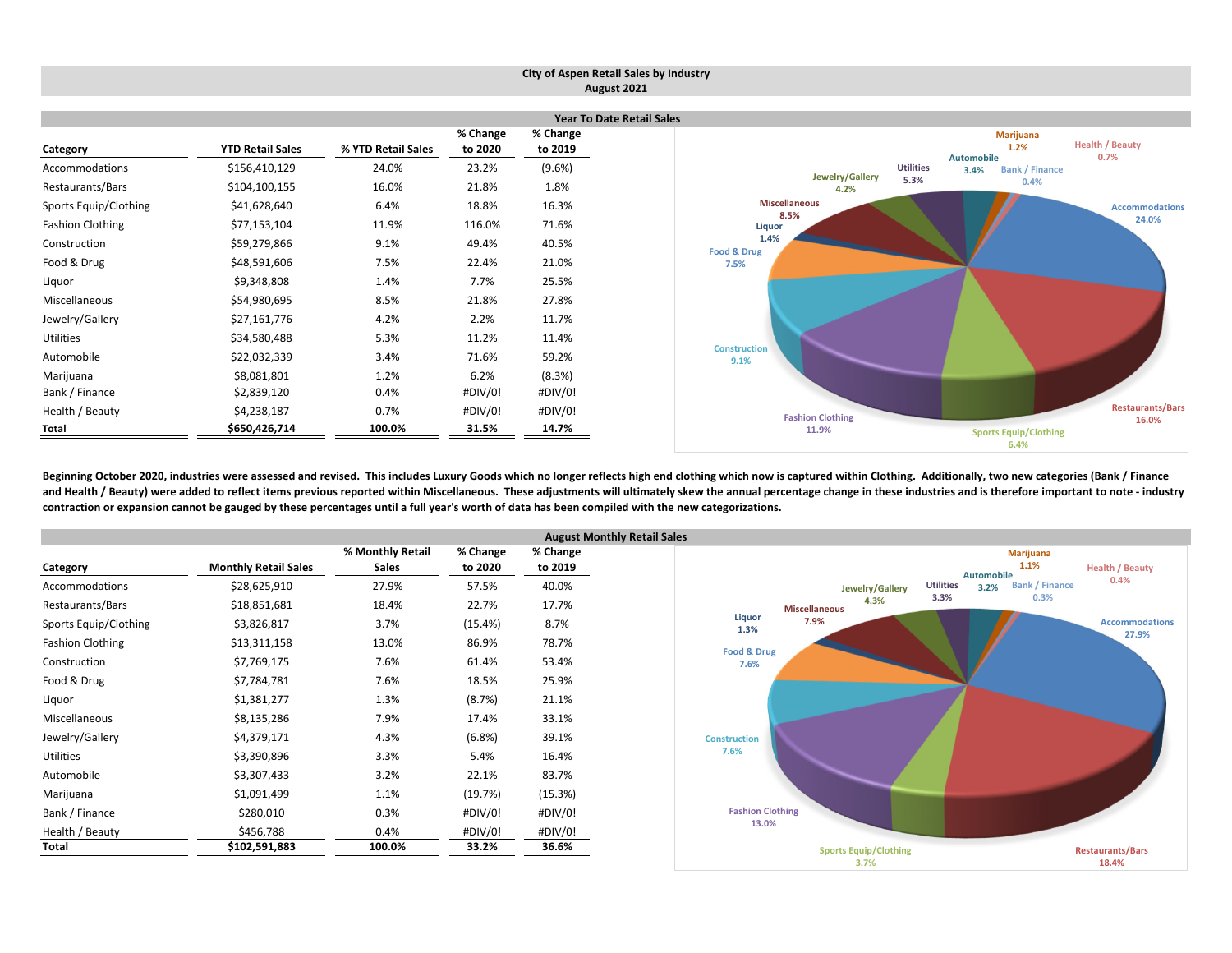# **City of Aspen Sales and Lodging Tax August 2021**

| <b>Year To Date Tax Collections</b>                 |                  |       |                                           |                                                                                                                           |  |  |  |  |  |  |  |
|-----------------------------------------------------|------------------|-------|-------------------------------------------|---------------------------------------------------------------------------------------------------------------------------|--|--|--|--|--|--|--|
|                                                     | <b>YTD Taxes</b> | % YTD | 2.0% Lodging                              |                                                                                                                           |  |  |  |  |  |  |  |
| Tax Type                                            | <b>Collected</b> | Taxes | Tax: Tourist<br>Promotion/                | 1.0% Sales Tax: Parks &<br>Open Space                                                                                     |  |  |  |  |  |  |  |
| 1.0% Sales Tax: Parks & Open Space                  | \$6,562,148.74   | 35.9% | Transportation                            | 35.9%                                                                                                                     |  |  |  |  |  |  |  |
| 0.5% Sales Tax: Parks & Open Space                  | \$3,284,862.88   | 18.0% | 13.7%                                     |                                                                                                                           |  |  |  |  |  |  |  |
| 0.30% Sales Tax: Public Education                   | \$1,972,852.79   | 10.8% |                                           |                                                                                                                           |  |  |  |  |  |  |  |
| 0.15% Sales Tax: Transportation                     | \$985,466.74     | 5.4%  |                                           |                                                                                                                           |  |  |  |  |  |  |  |
| 0.45% Sales Tax: Affordable Housing/ Childcare      | \$2,956,376.45   | 16.2% |                                           |                                                                                                                           |  |  |  |  |  |  |  |
| 2.0% Lodging Tax: Tourist Promotion/ Transportation | \$2,500,781.12   | 13.7% | 0.45% Sales Tax:                          | 0.5% Sales Tax: Parks &                                                                                                   |  |  |  |  |  |  |  |
| Total                                               | \$18,262,488.72  | 100%  | Affordable Housing/<br>Childcare<br>16.2% | 0.15% Sales Tax:<br>0.30% Sales Tax: Public<br>Open Space<br>Transportation<br><b>Education</b><br>18.0%<br>5.4%<br>10.8% |  |  |  |  |  |  |  |

|                                                     |                                          | <b>August Monthly Tax Collections</b> |                                                                |                                                                     |                                                      |                                                    |
|-----------------------------------------------------|------------------------------------------|---------------------------------------|----------------------------------------------------------------|---------------------------------------------------------------------|------------------------------------------------------|----------------------------------------------------|
| Tax Type                                            | <b>Monthly Taxes</b><br><b>Collected</b> | % Monthly<br>Taxes                    |                                                                | 2.0% Lodging<br><b>Tax: Tourist</b><br>Promotion/<br>Transportation | 1.0% Sales Tax:<br>Parks & Open<br>Space             |                                                    |
| 1.0% Sales Tax: Parks & Open Space                  | \$1,033,627.65                           | 35.3%                                 |                                                                | 14.9%                                                               | 35.3%                                                |                                                    |
| 0.5% Sales Tax: Parks & Open Space                  | \$521,159.73                             | 17.8%                                 |                                                                |                                                                     |                                                      |                                                    |
| 0.30% Sales Tax: Public Education                   | \$312,976.78                             | 10.7%                                 |                                                                |                                                                     |                                                      |                                                    |
| 0.15% Sales Tax: Transportation                     | \$156,350.03                             | 5.3%                                  |                                                                |                                                                     |                                                      |                                                    |
| 0.45% Sales Tax: Affordable Housing/ Childcare      | \$469,043.37                             | 16.0%                                 |                                                                |                                                                     |                                                      |                                                    |
| 2.0% Lodging Tax: Tourist Promotion/ Transportation | \$437,509.11                             | 14.9%                                 |                                                                |                                                                     |                                                      |                                                    |
| <b>Total</b>                                        | \$2,930,666.67                           | 100%                                  | 0.45% Sales Tax:<br><b>Affordable</b><br>Housing/<br>Childcare | 0.15% Sales Tax:<br>Transportation                                  | 0.30% Sales Tax:<br><b>Public Education</b><br>10.7% | 0.5% Sales Tax:<br>Parks & Open<br>Space<br>17.001 |

**17.8%**

**5.3%**

**16.0%**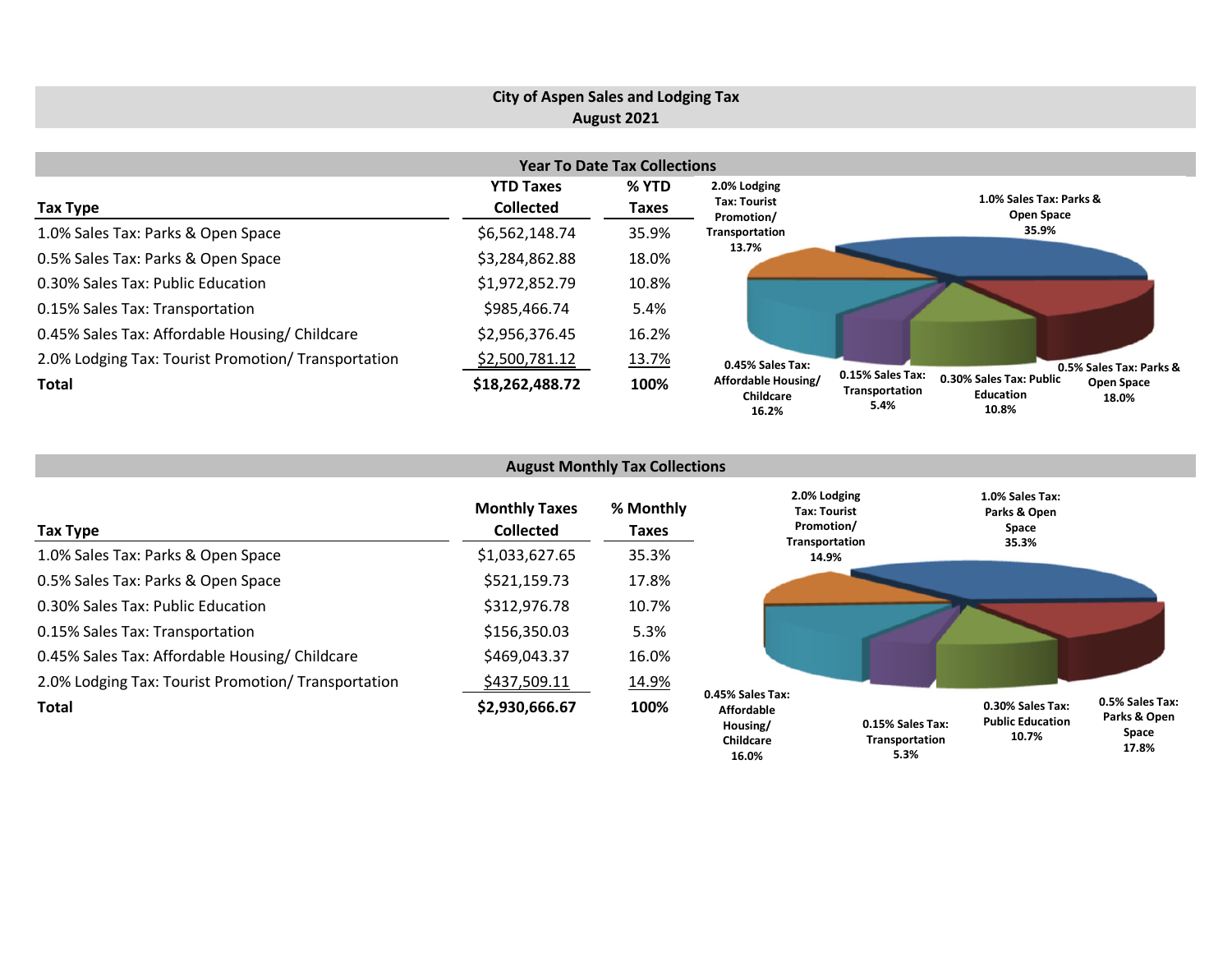#### **City of Aspen Sales Tax 2.4% August 2021**

| <b>Current Month Revenues are</b> | 39.8% | above last year's Monthly Revenues.             |
|-----------------------------------|-------|-------------------------------------------------|
| <b>Year To Date Revenues are</b>  | 38.7% | above Year To Date Budgeted Revenues.           |
| <b>Year To Date Revenues are</b>  | 33.4% | above last year's Actual Year To Date Revenues. |

|              | 2021 Monthly Budget vs. 2021 Actual | 2021 YTD Budget vs. 2021 Actual |           |               |              | 2021 vs. 2020 |  |              |          |                 |          |
|--------------|-------------------------------------|---------------------------------|-----------|---------------|--------------|---------------|--|--------------|----------|-----------------|----------|
| <b>Month</b> | <b>Budget</b>                       | Actual                          | Variance  | <b>Budget</b> | Actual       | Variance      |  | 2020 Monthly | Variance | <b>2020 YTD</b> | Variance |
| Jan          | \$1,595,006                         | \$1,594,720                     | $(0.0\%)$ | \$1,595,006   | \$1,594,720  | $(0.0\%)$     |  | \$2,276,217  | (29.9%)  | \$2,276,217     | (29.9%)  |
| Feb          | \$1,486,326                         | \$1,673,483                     | 12.6%     | \$3,081,332   | \$3,268,203  | 6.1%          |  | \$2,122,818  | (21.2%)  | \$4,399,035     | (25.7%)  |
| Mar          | \$1,888,591                         | \$2,645,788                     | 40.1%     | \$4,969,923   | \$5,913,991  | 19.0%         |  | \$1,243,377  | 112.8%   | \$5,642,412     | 4.8%     |
| Apr          | \$777,333                           | \$1,117,415                     | 43.7%     | \$5,747,255   | \$7,031,407  | 22.3%         |  | \$524,409    | 113.1%   | \$6,166,820     | 14.0%    |
| May          | \$609,455                           | \$964,724                       | 58.3%     | \$6,356,711   | \$7,996,131  | 25.8%         |  | \$567,114    | 70.1%    | \$6,733,934     | 18.7%    |
| June         | \$1,451,356                         | \$2,213,718                     | 52.5%     | \$7,808,067   | \$10,209,848 | 30.8%         |  | \$1,315,505  | 68.3%    | \$8,049,440     | 26.8%    |
| July         | \$1,922,418                         | \$3,058,702                     | 59.1%     | \$9,730,485   | \$13,268,550 | 36.4%         |  | \$1,984,791  | 54.1%    | \$10,034,230    | 32.2%    |
| Aug          | \$1,631,118                         | \$2,493,158                     | 52.8%     | \$11,361,603  | \$15,761,708 | 38.7%         |  | \$1,783,192  | 39.8%    | \$11,817,422    | 33.4%    |
| Sept         | \$1,413,986                         |                                 |           | \$12,775,590  |              |               |  | \$2,214,205  |          | \$14,031,628    |          |
| Oct          | \$855,843                           |                                 |           | \$13,631,433  |              |               |  | \$1,067,153  |          | \$15,098,781    |          |
| Nov          | \$719,393                           |                                 |           | \$14,350,825  |              |               |  | \$972,967    |          | \$16,071,748    |          |
| Dec          | \$2,635,754                         |                                 |           | \$16,986,579  |              |               |  | \$2,286,874  |          | \$18,358,622    |          |

#### **Actual Collections Year To Date Through August**

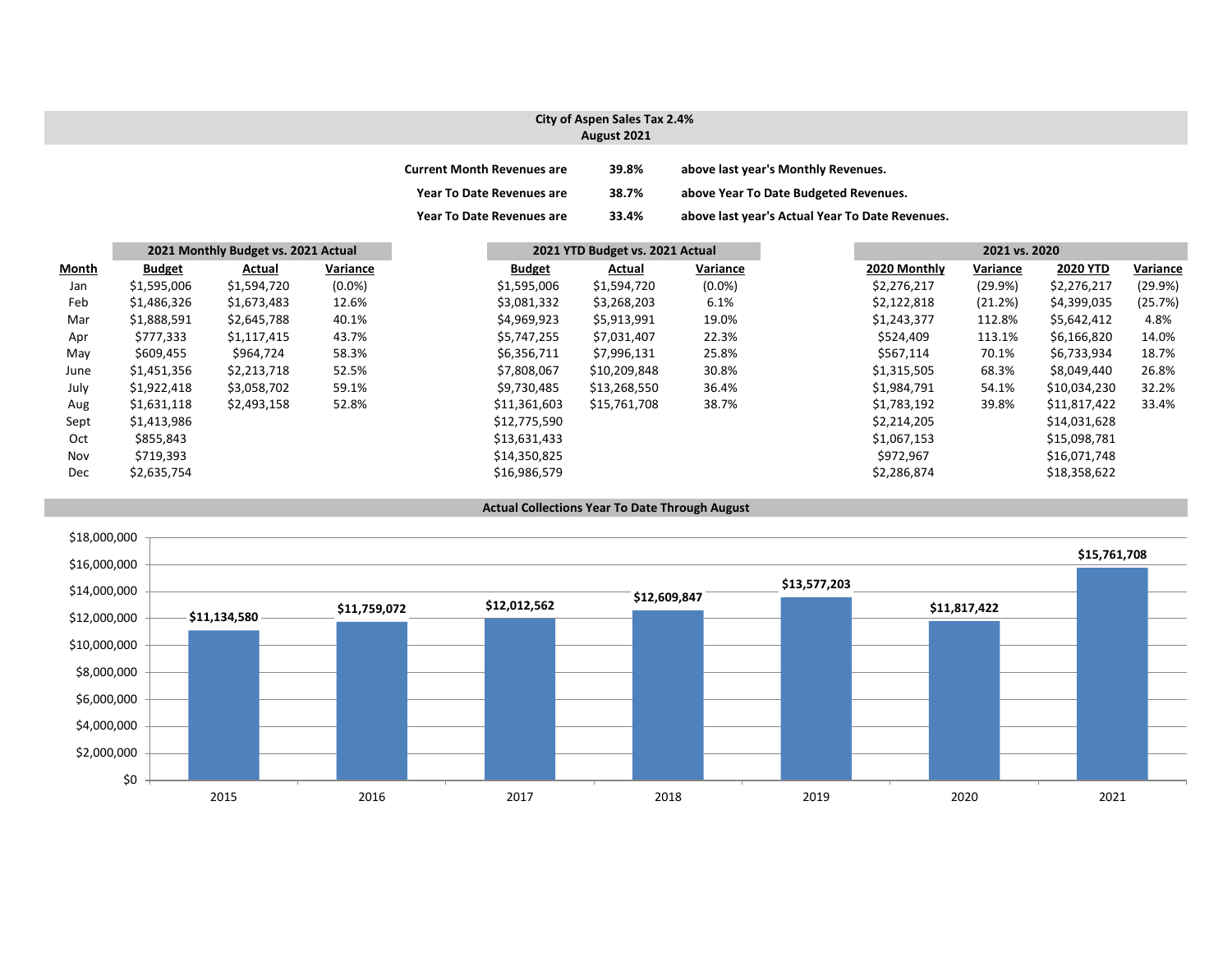### **City of Aspen Tourist Promotion 1.5% Lodging Tax (0.5% Rate for 2010 and Prior) August 2021**

| <b>Current Month Revenues are</b> | 44.1% | above last year's Monthly Revenues.             |
|-----------------------------------|-------|-------------------------------------------------|
| <b>Year To Date Revenues are</b>  | 8.9%  | above Year To Date Budgeted Revenues.           |
| <b>Year To Date Revenues are</b>  | 14.1% | above last year's Actual Year To Date Revenues. |

|              |               | 2021 Monthly Budget vs. 2021 Actual |          |               | 2021 YTD Budget vs. 2021 Actual |           | 2021 vs. 2020 |              |            |                 |            |
|--------------|---------------|-------------------------------------|----------|---------------|---------------------------------|-----------|---------------|--------------|------------|-----------------|------------|
| <b>Month</b> | <b>Budget</b> | Actual                              | Variance | <b>Budget</b> | Actual                          | Variance  |               | 2020 Monthly | Variance   | <b>2020 YTD</b> | Variance   |
| Jan          | \$304,500     | \$168,712                           | (44.6%)  | \$304,500     | \$168,712                       | (44.6%)   |               | \$423,412    | (60.2%)    | \$423,412       | (60.2%)    |
| Feb          | \$270,000     | \$208,731                           | (22.7%)  | \$574,500     | \$377,443                       | (34.3%)   |               | \$417,502    | $(50.0\%)$ | \$840,914       | (55.1%)    |
| Mar          | \$353,250     | \$369,554                           | 4.6%     | \$927,750     | \$746,997                       | (19.5%)   |               | \$197,251    | 87.4%      | \$1,038,165     | $(28.0\%)$ |
| Apr          | \$64,500      | \$88,271                            | 36.9%    | \$992,250     | \$835,268                       | (15.8%)   |               | \$5,581      | 1,481.7%   | \$1,043,746     | $(20.0\%)$ |
| May          | \$49,500      | \$50,893                            | 2.8%     | \$1,041,750   | \$886,160                       | (14.9%)   |               | \$8,770      | 480.3%     | \$1,052,516     | (15.8%)    |
| June         | \$186,750     | \$231,840                           | 24.1%    | \$1,228,500   | \$1,118,001                     | $(9.0\%)$ |               | \$99,543     | 132.9%     | \$1,152,059     | $(3.0\%)$  |
| July         | \$280,500     | \$429,454                           | 53.1%    | \$1,509,000   | \$1,547,455                     | 2.5%      |               | \$263,959    | 62.7%      | \$1,416,018     | 9.3%       |
| Aug          | \$213,000     | \$328,132                           | 54.1%    | \$1,722,000   | \$1,875,586                     | 8.9%      |               | \$227,695    | 44.1%      | \$1,643,713     | 14.1%      |
| Sept         | \$151,500     |                                     |          | \$1,873,500   |                                 |           |               | \$206,067    |            | \$1,849,780     |            |
| Oct          | \$78,750      |                                     |          | \$1,952,250   |                                 |           |               | \$71,598     |            | \$1,921,378     |            |
| Nov          | \$54,000      |                                     |          | \$2,006,250   |                                 |           |               | \$78,030     |            | \$1,999,408     |            |
| Dec          | \$406,500     |                                     |          | \$2,412,750   |                                 |           |               | \$268,092    |            | \$2,267,501     |            |

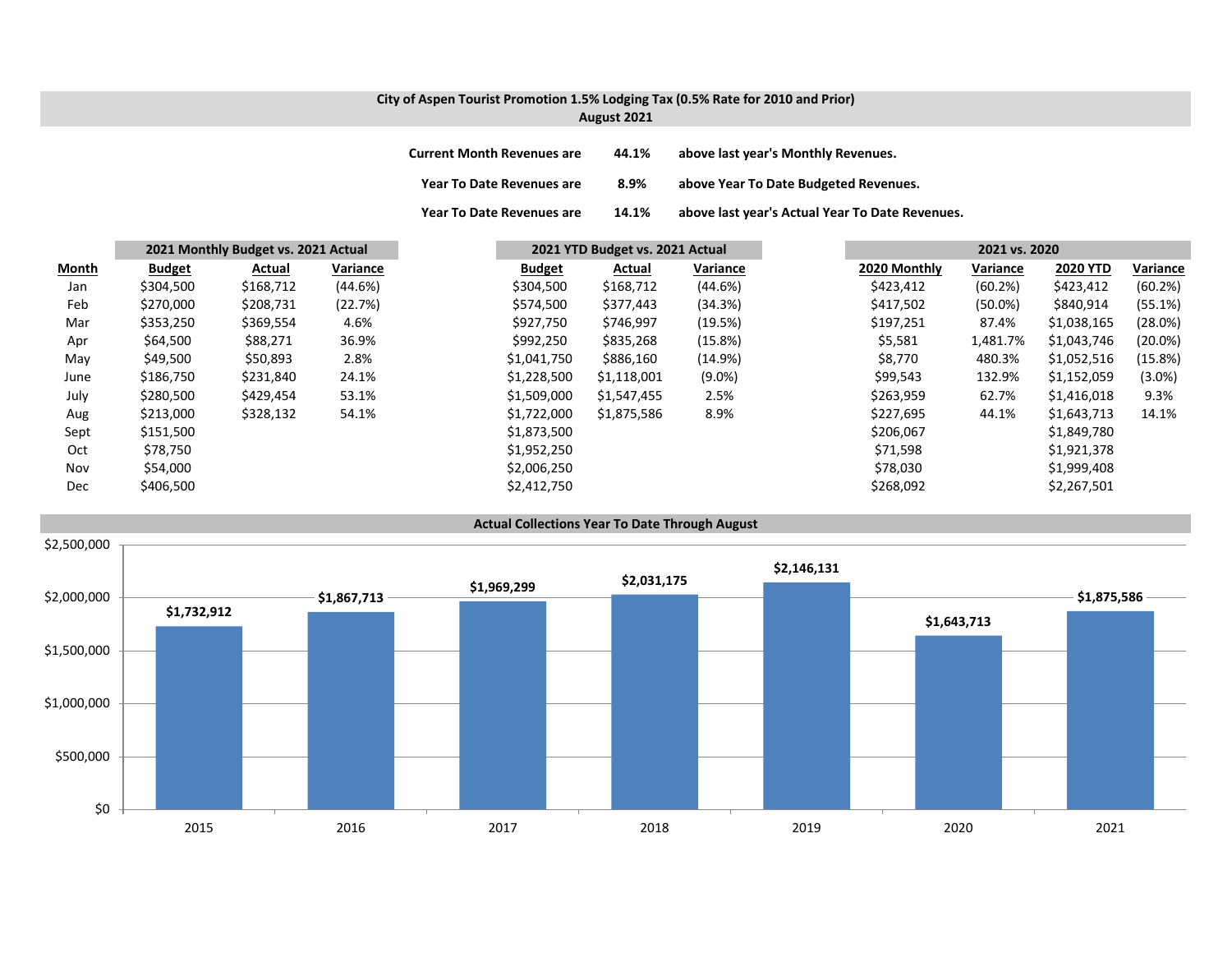## **City of Aspen Transportation 0.5% Lodging Tax August 2021**

| <b>Current Month Revenues are</b> | 44.1% | above last year's Monthly Revenues.             |
|-----------------------------------|-------|-------------------------------------------------|
| <b>Year To Date Revenues are</b>  | 8.9%  | above Year To Date Budgeted Revenues.           |
| <b>Year To Date Revenues are</b>  | 14.1% | above last year's Actual Year To Date Revenues. |

|              |               | 2021 Monthly Budget vs. 2021 Actual |          |               | 2021 YTD Budget vs. 2021 Actual |           | 2021 vs. 2020 |              |            |                 |            |
|--------------|---------------|-------------------------------------|----------|---------------|---------------------------------|-----------|---------------|--------------|------------|-----------------|------------|
| <b>Month</b> | <b>Budget</b> | Actual                              | Variance | <b>Budget</b> | Actual                          | Variance  |               | 2020 Monthly | Variance   | <b>2020 YTD</b> | Variance   |
| Jan          | \$101,500     | \$56,237                            | (44.6%)  | \$101,500     | \$56,237                        | (44.6%)   |               | \$141,137    | (60.2%)    | \$141,137       | (60.2%)    |
| Feb          | \$90,000      | \$69,577                            | (22.7%)  | \$191,500     | \$125,813                       | (34.3%)   |               | \$139,167    | $(50.0\%)$ | \$280,304       | (55.1%)    |
| Mar          | \$117,750     | \$123,184                           | 4.6%     | \$309,250     | \$248,998                       | (19.5%)   |               | \$65,750     | 87.4%      | \$346,054       | (28.0%)    |
| Apr          | \$21,500      | \$29,424                            | 36.9%    | \$330,750     | \$278,421                       | (15.8%)   |               | \$1,860      | 1,481.7%   | \$347,915       | $(20.0\%)$ |
| May          | \$16,500      | \$16,964                            | 2.8%     | \$347,250     | \$295,386                       | (14.9%)   |               | \$2,923      | 480.3%     | \$350,838       | (15.8%)    |
| June         | \$62,250      | \$77,280                            | 24.1%    | \$409,500     | \$372,666                       | $(9.0\%)$ |               | \$33,181     | 132.9%     | \$384,019       | $(3.0\%)$  |
| July         | \$93,500      | \$143,151                           | 53.1%    | \$503,000     | \$515,817                       | 2.5%      |               | \$87,986     | 62.7%      | \$472,005       | 9.3%       |
| Aug          | \$71,000      | \$109,377                           | 54.1%    | \$574,000     | \$625,195                       | 8.9%      |               | \$75,898     | 44.1%      | \$547,903       | 14.1%      |
| Sept         | \$50,500      |                                     |          | \$624,500     |                                 |           |               | \$68,700     |            | \$616,603       |            |
| Oct          | \$26,250      |                                     |          | \$650,750     |                                 |           |               | \$23,866     |            | \$640,469       |            |
| Nov          | \$18,000      |                                     |          | \$668,750     |                                 |           |               | \$26,010     |            | \$666,479       |            |
| Dec          | \$135,500     |                                     |          | \$804,250     |                                 |           |               | \$89,364     |            | \$755,842       |            |

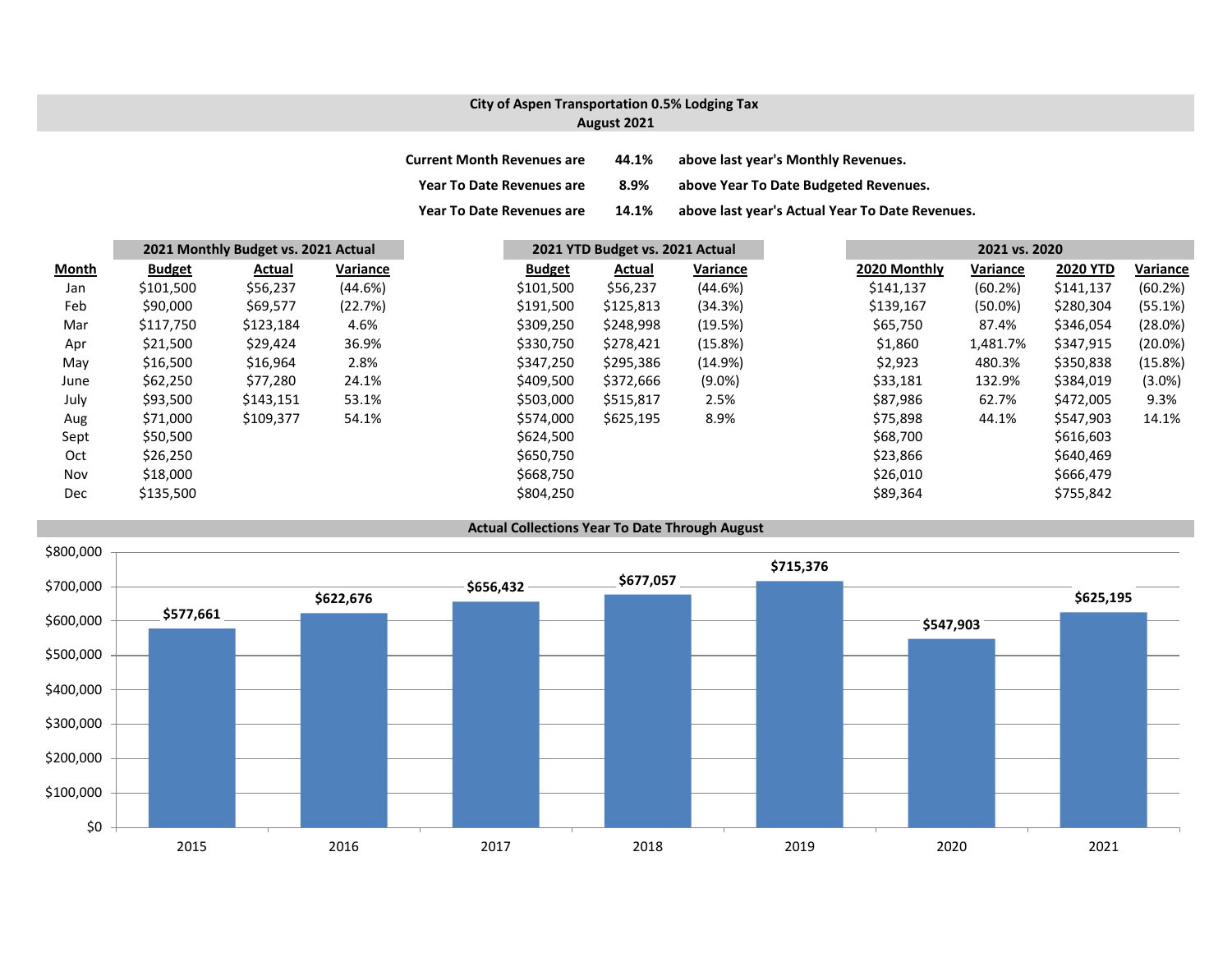## **City of Aspen Portion of Pitkin County 3.6% Sales Tax**

### **July 2021**

| <b>Current Month Revenues are</b> | 45.6% | above last year's Monthly Revenues.             |
|-----------------------------------|-------|-------------------------------------------------|
| <b>Year To Date Revenues are</b>  | 22.9% | above Year To Date Budgeted Revenues.           |
| <b>Year To Date Revenues are</b>  | 27.6% | above last year's Actual Year To Date Revenues. |

|       | 2021 Monthly Budget vs. 2021 Actual |             | 2021 YTD Budget vs. 2021 Actual |               |             | 2021 vs. 2020 |              |          |    |                 |          |
|-------|-------------------------------------|-------------|---------------------------------|---------------|-------------|---------------|--------------|----------|----|-----------------|----------|
| Month | <b>Budget</b>                       | Actual      | Variance                        | <b>Budget</b> | Actual      | Variance      | 2020 Monthly | Variance |    | <b>2020 YTD</b> | Variance |
| Jan   | \$1,357,000                         | \$1,092,020 | (19.5%)                         | \$1,357,000   | \$1,092,020 | (19.5%)       | \$1,512,709  | (27.8%)  | S. | 1,512,709       | (27.8%)  |
| Feb   | \$1,277,000                         | \$1,183,150 | (7.3%)                          | \$2,634,000   | \$2,275,171 | (13.6%)       | \$1,449,548  | (18.4%)  | S  | 2,962,257       | (23.2%)  |
| Mar   | \$1,293,000                         | \$1,515,832 | 17.2%                           | \$3,927,000   | \$3,791,002 | (3.5%)        | \$708,210    | 114.0%   | S  | 3,670,467       | 3.3%     |
| Apr   | \$484,000                           | \$817,669   | 68.9%                           | \$4,411,000   | \$4,608,671 | 4.5%          | \$498,211    | 64.1%    |    | 4,168,678       | 10.6%    |
| May   | \$398,000                           | \$744,578   | 87.1%                           | \$4,809,000   | \$5,353,249 | 11.3%         | \$430,729    | 72.9%    | S. | 4,599,408       | 16.4%    |
| June  | \$822,000                           | \$1,218,669 | 48.3%                           | \$5,631,000   | \$6,571,918 | 16.7%         | \$713,217    | 70.9%    |    | 5,312,624       | 23.7%    |
| July  | \$1,097,000                         | \$1,694,768 | 54.5%                           | \$6,728,000   | \$8,266,686 | 22.9%         | \$1,164,095  | 45.6%    | S  | 6,476,719       | 27.6%    |
| Aug   | \$917,000                           |             |                                 | \$7,645,000   |             |               | \$1,117,891  |          |    | 7,594,610       |          |
| Sept  | \$801,000                           |             |                                 | \$8,446,000   |             |               | \$1,181,742  |          |    | 8,776,352       |          |
| Oct   | \$498,000                           |             |                                 | \$8,944,000   |             |               | \$845,122    |          |    | 9,621,474       |          |
| Nov   | \$484,000                           |             |                                 | \$9,428,000   |             |               | \$688,722    |          |    | 10,310,196      |          |
| Dec   | \$1,461,000                         |             |                                 | \$10,889,000  |             |               | \$1,533,844  |          |    | 11,844,040      |          |

#### **Actual Collections Year To Date Through July**

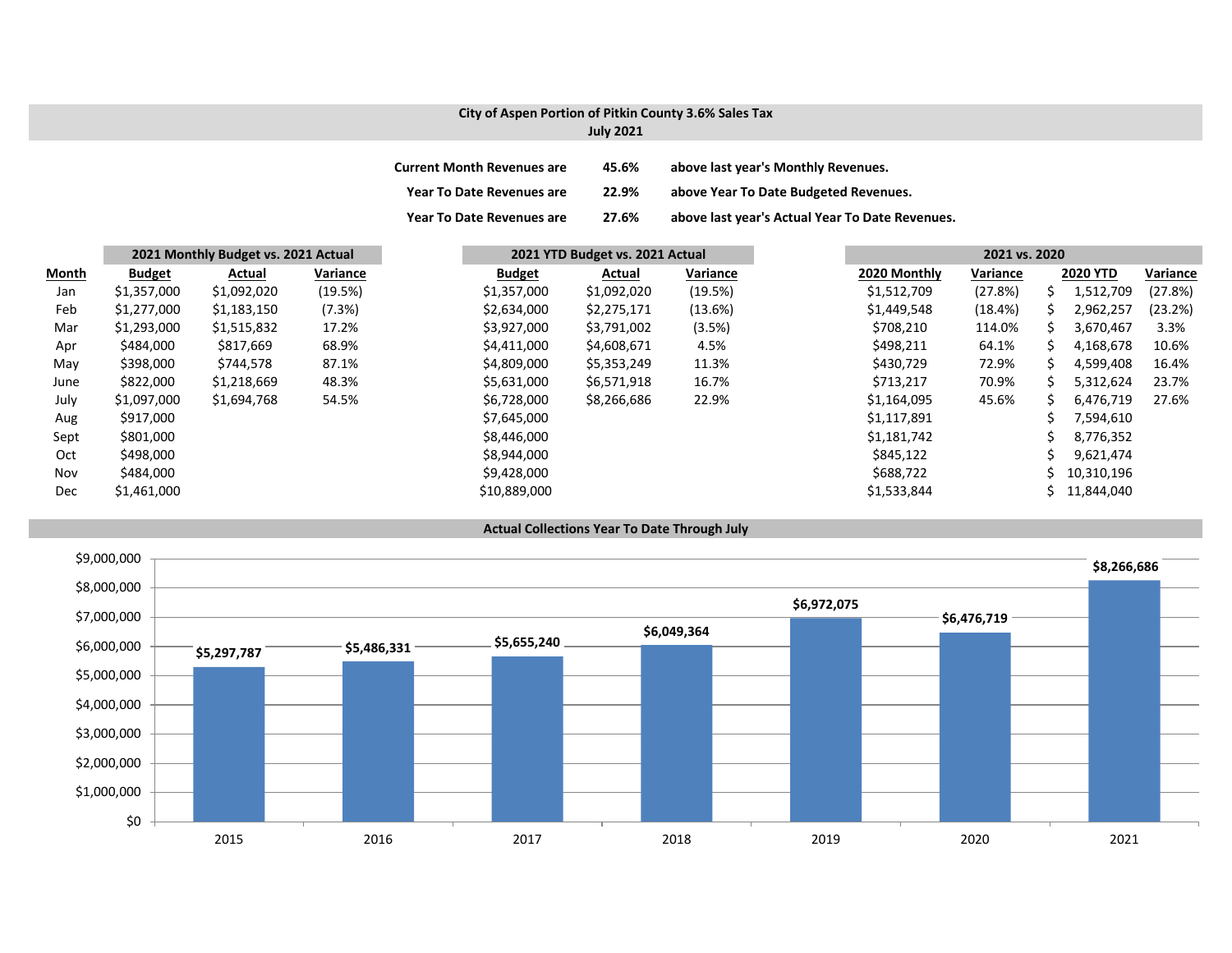# **Housing Real Estate Transfer Tax**

### **September 2021**

| <b>Current Month Revenues are</b> | (52.1%) | below last year's Monthly Revenues.             |
|-----------------------------------|---------|-------------------------------------------------|
| Year To Date Revenues are         | 182.8%  | above Year To Date Budgeted Revenues.           |
| <b>Year To Date Revenues are</b>  | 22.2%   | above last year's Actual Year To Date Revenues. |

| Month      | 2021 Monthly Budget vs. 2021 Actual |             |          |               | 2021 YTD Budget vs. 2021 Actual |          |  | 2021 vs. 2020 |          |                 |  |
|------------|-------------------------------------|-------------|----------|---------------|---------------------------------|----------|--|---------------|----------|-----------------|--|
|            | <b>Budget</b>                       | Actual      | Variance | <b>Budget</b> | Actual                          | Variance |  | 2020 Monthly  | Variance | <b>2020 YTD</b> |  |
| Jan        | \$440,400                           | \$1,602,114 | 263.8%   | \$440,400     | \$1,602,114                     | 263.8%   |  | \$1,098,343   | 45.9%    | \$1,098,343     |  |
| Feb        | \$412,600                           | \$711,920   | 72.5%    | \$853,000     | \$2,314,034                     | 171.3%   |  | \$496,350     | 43.4%    | \$1,594,693     |  |
| Mar        | \$432,900                           | \$1,294,339 | 199.0%   | \$1,285,900   | \$3,608,373                     | 180.6%   |  | \$598,199     | 116.4%   | \$2,192,893     |  |
| Apr        | \$560,000                           | \$2,251,850 | 302.1%   | \$1,845,900   | \$5,860,223                     | 217.5%   |  | \$505,915     | 345.1%   | \$2,698,808     |  |
| May        | \$566,200                           | \$1,070,000 | 89.0%    | \$2,412,100   | \$6,930,223                     | 187.3%   |  | \$110,180     | 871.1%   | \$2,808,988     |  |
| June       | \$537,300                           | \$1,377,685 | 156.4%   | \$2,949,400   | \$8,307,908                     | 181.7%   |  | \$477,350     | 188.6%   | \$3,286,338     |  |
| July       | \$384,200                           | \$919,840   | 139.4%   | \$3,333,600   | \$9,227,748                     | 176.8%   |  | \$885,546     | 3.9%     | \$4,171,884     |  |
| Aug        | \$524,800                           | \$1,904,684 | 262.9%   | \$3,858,400   | \$11,132,432                    | 188.5%   |  | \$2,542,417   | (25.1%)  | \$6,714,301     |  |
| Sept       | \$746,400                           | \$1,891,643 | 153.4%   | \$4,604,800   | \$13,024,074                    | 182.8%   |  | \$3,947,332   | (52.1%)  | \$10,661,632    |  |
| Oct        | \$644,600                           |             |          | \$5,249,400   |                                 |          |  | \$2,928,865   |          | \$13,590,497    |  |
| Nov        | \$439,200                           |             |          | \$5,688,600   |                                 |          |  | \$1,717,838   |          | \$15,308,335    |  |
| <b>Dec</b> | \$511,400                           |             |          | \$6,200,000   |                                 |          |  | \$2,281,317   |          | \$17,589,652    |  |